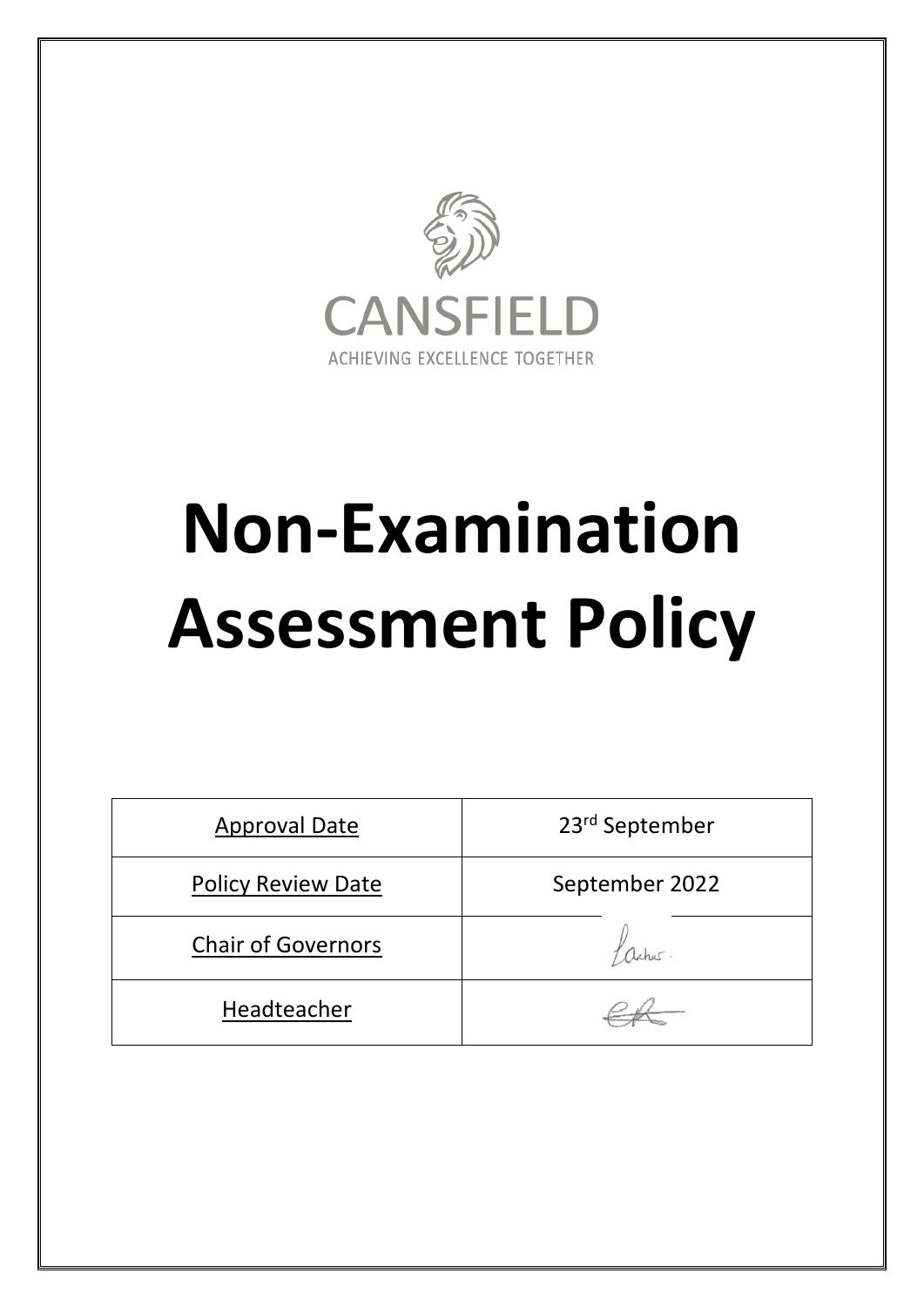#### **1. Key Staff Involved in the Conduct of Non-Examination Examination Assessments**

| Role           | Name(s)              |
|----------------|----------------------|
| Head of Centre | Dr G Baker           |
| Exams Manager  | <b>Miss L Archer</b> |
| SENCo          | <b>Mrs H Cashman</b> |
| SLT member(s)  | <b>Mr C Lomas</b>    |

#### **2. What does this policy affect?**

This policy affects the delivery of subjects of GCE and GCSE qualifications which contain a component(s) of non-examination assessment.

The regulator's definition of an examination is very narrow and in effect any type of assessment that is not 'externally set and taken by candidates at the same time under controlled conditions' is classified as non-examination assessment (NEA). 'NEA' therefore includes, but is not limited to, internal assessment. Externally marked and/or externally set practical examinations taken at different times across centres are classified as 'NEA'.

Definition taken directly from the JCQ publication [Instructions for conducting non-examination assessments](http://www.jcq.org.uk/exams-office/non-examination-assessments)

#### **3. Purpose of the Policy**

The purpose of this policy, as defined by JCQ, is to:

- cover procedures for planning and managing non-examination assessments
- define staff roles and responsibilities with respect to non-examination assessments
- manage risks associated with non-examination assessments

This policy covers all types of non-examination assessment

#### **4. What are Non-Examination Assessments?**

Non-examination assessments measure subject-specific knowledge and skills that cannot be tested by timed written papers.

There are three assessment stages and rules which apply to each stage. These rules often vary across subjects. The stages are:

- task setting;
- task taking;
- task marking.

#### **5. Procedures for Planning and Managing Non-Examination Assessments**

#### **5.1 The Basic Principles**

The principles for non-examination assessment as determined by the qualification regulators for England and Wales are:

- non-examination assessment should only be used where it is the only valid means of assessing essential knowledge and skills;
- non-examination assessment must strike a balance between valid assessment of essential knowledge and skills, sound assessment practice and manageability;
- any non-examination assessment should be designed to fit the requirements of the particular subject including the relative weighting of written examinations.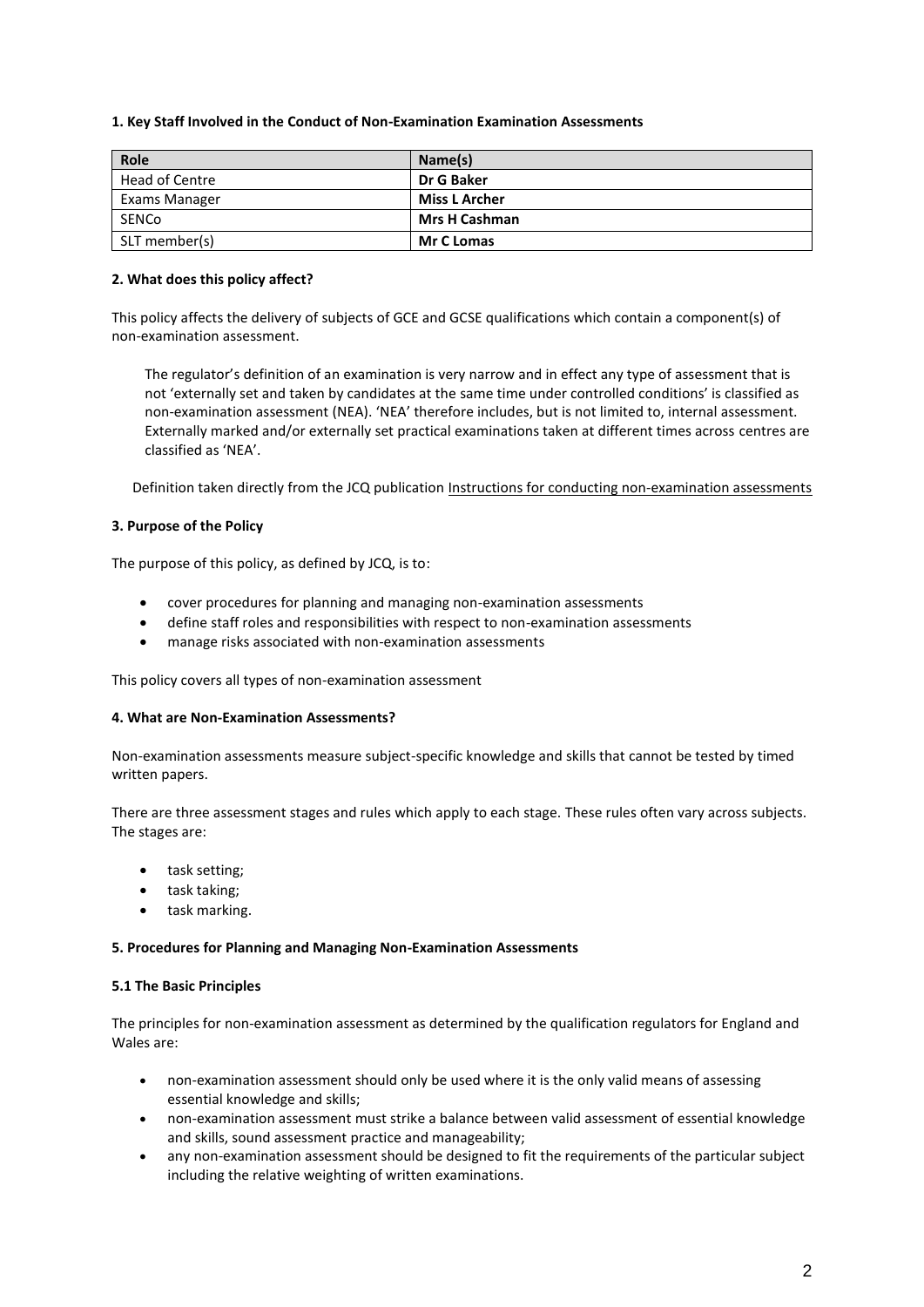# **5.2 Identifying Roles and Responsibilities**

# **5.2.1 Head of Centre**

- Returns an online 'Head of Centre declaration' at the time of the National Centre Number Register annual update to confirm awareness of and that relevant centre staff are adhering to the latest version of NEA
- Ensures the centre's *non-examination assessment policy* is fit for purpose
- Ensures the centre's *internal appeals procedures* clearly detail the procedure to be followed by candidates (or their parents/carers) appealing against internal assessment decisions (centre assessed marks) and requesting a review of the centre's marking

# **5.2.2 Senior Leaders**

- Ensure the correct conduct of non-examination assessments (including endorsements) which comply with [NEA](http://www.jcq.org.uk/exams-office/non-examination-assessments) and awarding body subject-specific instructions
- Ensure the centre-wide calendar records assessment schedules by the start of the academic year

# **5.2.3 Quality Assurance (QA) Lead / Assistant Headteacher(s)**

- Confirms with subject heads that appropriate awarding body forms and templates for nonexamination assessments (including endorsements) are used by teachers and candidates
- Ensures appropriate procedures are in place to internally standardise/verify the marks awarded by subject teachers in line with awarding body criteria
- Ensures appropriate centre-devised templates are provided to capture/record relevant information given to candidates by subject teachers
- Ensures appropriate centre-devised templates are provided to capture/record relevant information is received and understood by candidates
- Where not provided by the awarding body, ensures a centre-devised template is provided for candidates to keep a detailed record of their own research, planning, resources etc.

# **5.2.4 Heads of Faculty**

- Ensures subject teachers understand their role and responsibilities within the non-examination assessment process
- Ensures [NEA](http://www.jcq.org.uk/exams-office/non-examination-assessments) and relevant awarding body subject specific instructions are followed in relation to the conduct of non-examination assessments (including endorsements)
- Works with the QA lead/Lead internal verifier to ensure appropriate procedures are followed to internally standardise/verify the marks awarded by subject teachers

# **5.2.5 Subject Teacher**

- Understands and complies with the general instructions as detailed in [NEA](http://www.jcq.org.uk/exams-office/non-examination-assessments)
- Where these may also be provided by the awarding body, understands and complies with the awarding body's specification for conducting non-examination assessments, including any subjectspecific instructions, teachers' notes or additional information on the awarding body's website
- Marks internally assessed work to the criteria provided by the awarding body
- Ensures the exams officer is provided with relevant entry codes for subjects (whether the entry for the internally assessed component forms part of the overall entry code for the qualification or is made as a separate unit entry code) to the internal deadline for entries

# **5.2.6 Exams Officer**

- Signposts the annually updated JCQ publication [NEA](http://www.jcq.org.uk/exams-office/non-examination-assessments) to relevant centre staff
- Carries out tasks where these may be applicable to the role in supporting the administration / management of non-examination assessment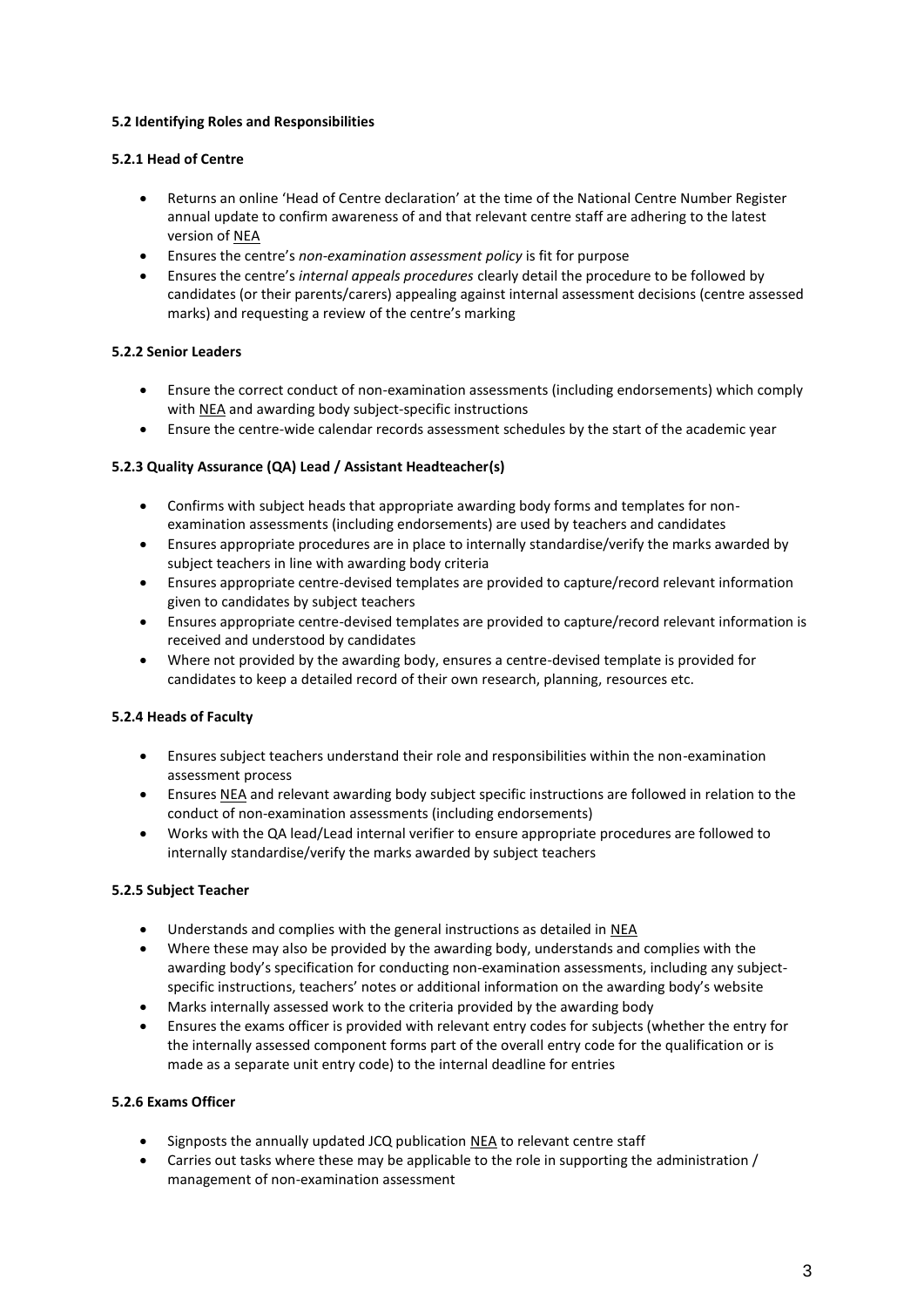# **5.3 Task Setting**

## **5.3.1 Awarding body**

 Where the awarding body is responsible for task setting, subject-specific tasks will be provided by the awarding body.

## **5.3.2 Subject Teacher**

- Where Cansfield High School is responsible for task setting we will:
	- o Selects tasks to be undertaken where a number of comparable tasks are provided by the awarding body OR designs tasks where this is permitted by criteria set out within the subject specification
	- $\circ$  Makes candidates aware of the criteria used to assess their work
- Where Cansfield High School is responsible for task setting we will ensure that the assessment criteria, as detailed in the specification, can be met and tasks are accessible to candidates. We will refer to the awarding body's specification.

## **5.4 Issuing of Tasks**

## **5.4.1 Awarding body**

 Cansfield High School will consult the relevant awarding body's specification to obtain the date for the issuing of tasks. Awarding body's issues tasks well in advance to allow time for planning, resourcing and teaching in centres.

#### **5.4.2 Subject Teacher**

- Determines when set tasks are issued by the awarding body
- Identifies date(s) when tasks should be taken by candidates
- Accesses set tasks in sufficient time to allow planning, resourcing and teaching and ensures that materials are stored securely at all times
- Take care to distinguish between:
	- o requirements/tasks for legacy specifications; and
	- o requirements/tasks for reformed specifications
- make arrangements to ensure that all candidates take the correct task.

#### **5.5 Task Taking**

#### **5.5.1 Supervision**

#### **5.5.1.1 Subject Teacher**

- Checks the awarding body's subject-specific requirements ensuring candidates take tasks under the required conditions and supervision arrangements
- Ensures there is sufficient supervision to enable the work of a candidate to be authenticated
- Ensures there is sufficient supervision to ensure the work a candidate submits is their own
- Is confident where work may be completed outside of the centre without direct supervision, that the work produced is the candidate's own.
- Ensure candidates have unlimited access to electronic and printed resources.
- Where candidates may work in groups, keeps a record of each candidate's contribution and it **must** be possible to attribute assessable outcomes to individual candidates. (see section 5.5.5)
- Ensures candidates are aware of the current JCQ documents [Information for candidates -](http://www.jcq.org.uk/exams-office/information-for-candidates-documents) non[examination assessments](http://www.jcq.org.uk/exams-office/information-for-candidates-documents) an[d Information for candidates -](http://www.jcq.org.uk/exams-office/information-for-candidates-documents) Social Media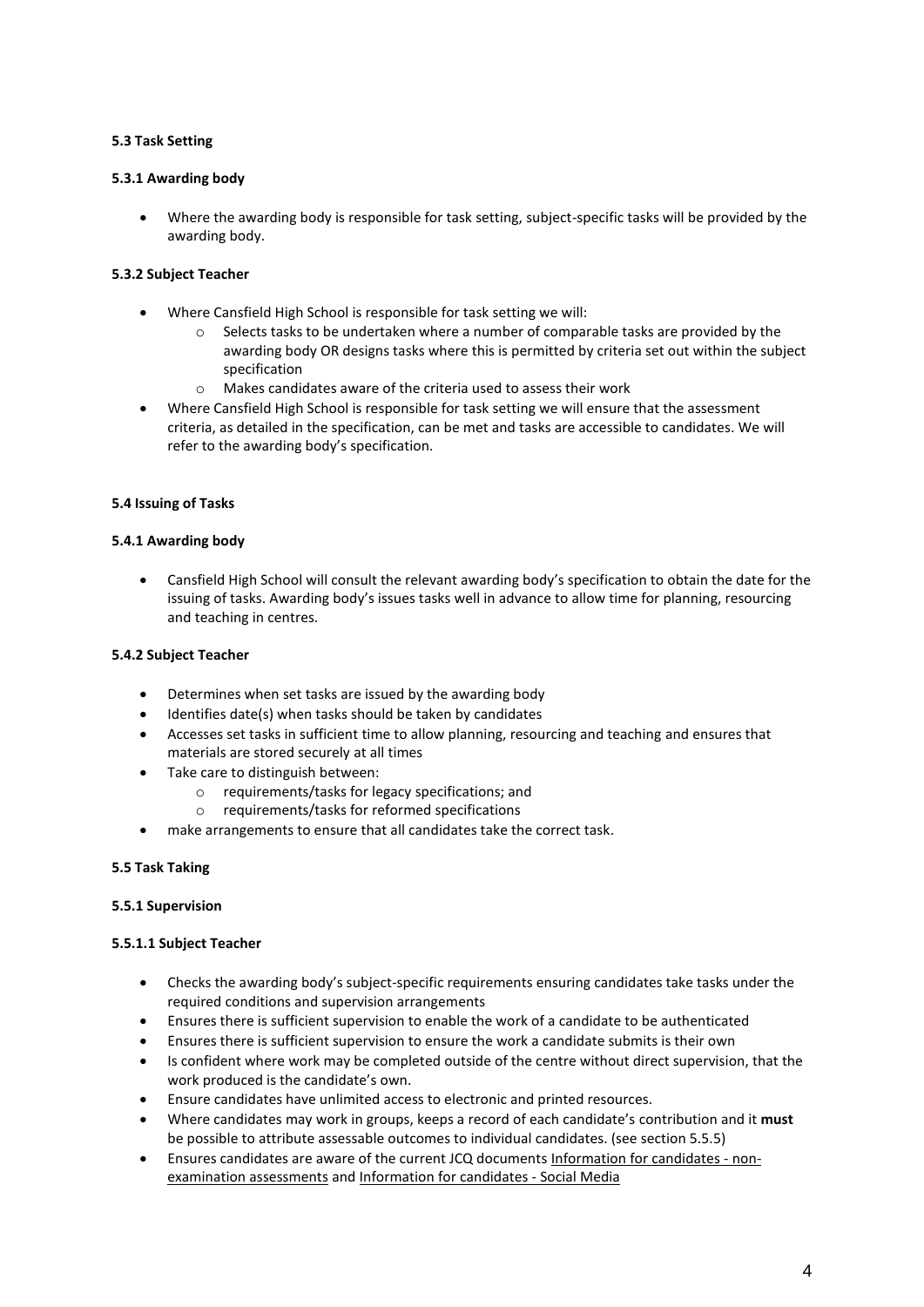- Ensures candidates understand and comply with the regulations in relevant JCQ documents Information for candidates
- Ensure candidates:
	- o Understand that information from published sources must be referenced;
	- o Receive guidance on setting out references;
	- o Are aware that they must not plagiarise other material

# **5.5.2 Advice and Feedback**

## **5.5.2.1 Subject Teacher**

- As relevant to the subject/component, advises candidates on relevant aspects before candidates begin working on a task
- Will not provide candidates with model answers or outlines/headings specific to the task
- When reviewing candidates' work, unless prohibited by the specification, provides oral and written advice at a general level to candidates
- Allows candidates to revise and re-draft work after advice has been given at a general level
- Records any assistance given beyond general advice and takes it into account in the marking or submits it to the external examiner
- Ensures when work has been assessed, candidates are not allowed to revise it

## **5.5.3 Resources**

## **5.5.3.1 Subject Teacher**

- Refers to the awarding body's specification and/or associated documentation to determine if candidates have restricted/unrestricted access to resources when planning and researching their tasks
- Ensures conditions for any formally supervised sessions are known and put in place
- Ensures appropriate arrangements are in place to keep the work to be assessed, and any preparatory work, secure between any formally supervised sessions, including work that is stored electronically
- Ensures conditions for any formally supervised sessions are understood and followed by candidates
- Ensures candidates understand that they are not allowed to introduce improved notes or new resources between formally supervised sessions
- Ensures that where appropriate to include references, candidates keep a detailed record of their own research, planning, and all resources etc.
- Ensure that candidates have access to the following JCQ document:
	- o Information for candidates non-examination assessments: http://www.jcq.org.uk/examsoffice/information-for-candidates-documents

#### **5.5.4 Word and Time Limits**

#### **5.5.4.1 Subject Teacher**

- Refers to the awarding body's specification to determine where word and time limits apply/are mandatory
- Where limits are for guidance only, we will discourage candidates from exceeding them

#### **5.5.5 Collaboration of Group Work**

# **5.5.5.1 Subject Teacher**

- Unless stated otherwise in the awarding body's specification, and where appropriate, allows candidates to collaborate when carrying out research and preparatory work
- Ensures that it is possible to attribute assessable outcomes to individual candidates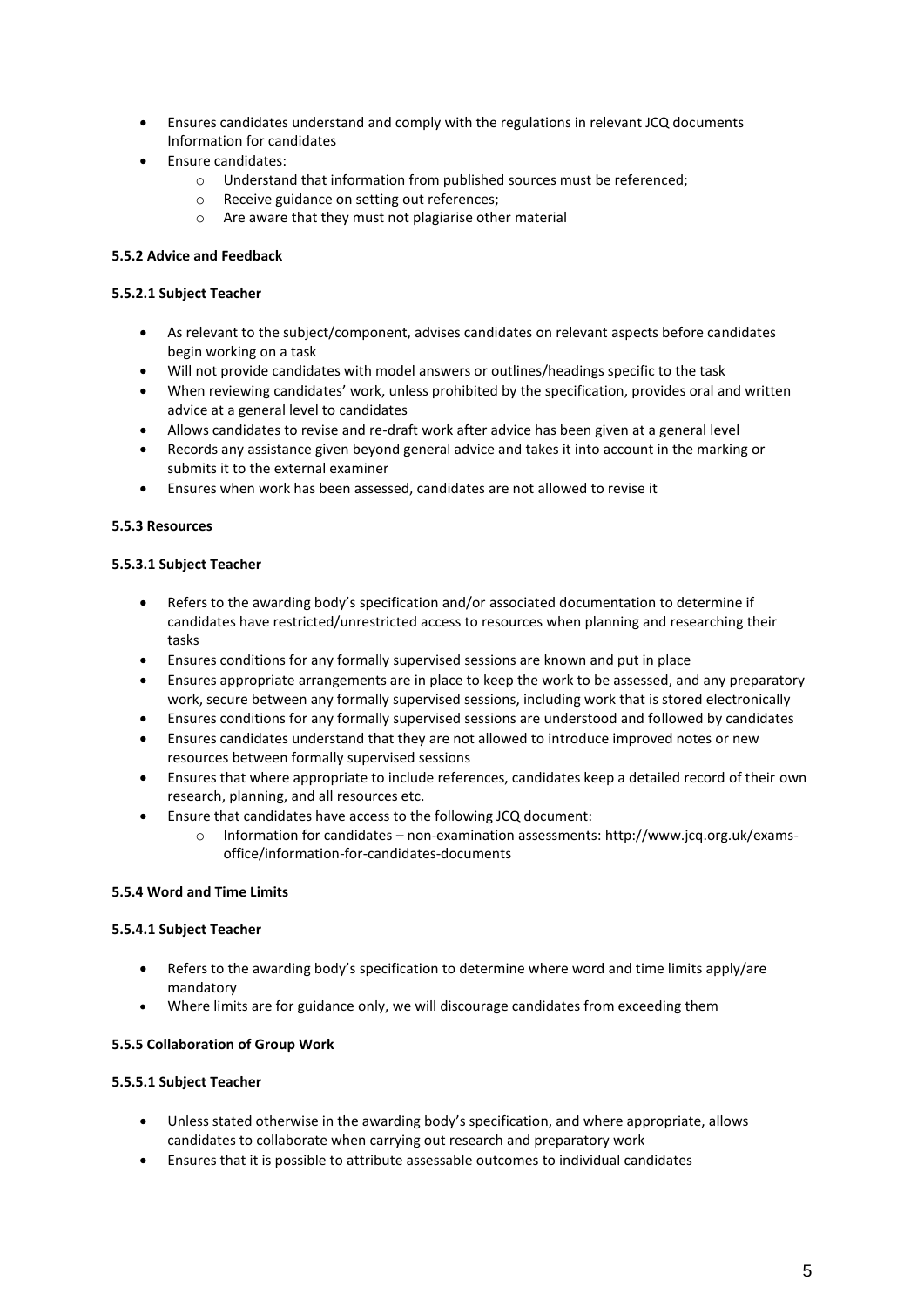- Ensures that where an assignment requires written work to be produced, each candidate writes up their own account of the assignment
- Assesses the work of each candidate individually

# **5.5.6 Authentication Procedures**

## **5.5.6.1 Subject Teacher**

- Where required by the awarding body's specification
	- o ensures candidates sign a declaration confirming the work they submit for final assessment is their own unaided work
	- $\circ$  signs the teacher declaration of authentication confirming the requirements have been met
- Keeps signed candidate declarations on file until the deadline for requesting reviews of results has passed or until any appeal, malpractice or other results enquiry has been completed, whichever is later
- Provides signed candidate declarations where these may be requested by a JCQ Centre Inspector
- Where there may be doubt about the authenticity of the work of a candidate or if malpractice is suspected, follows the authentication procedures and malpractice information in [NEA](http://www.jcq.org.uk/exams-office/non-examination-assessments) and informs a member of the senior leadership team
- Understands that if, during the external moderation process, it is found that the work has not been properly authenticated, the awarding body will set the mark(s) awarded by the centre to zero

## **5.5.7 Presentation of Work**

## **5.5.7.1 Subject Teacher**

- Obtains informed consent at the beginning of the course from parents/carers if videos or photographs/images of candidates will be included as evidence of participation or contribution
- Instructs candidates to present work as detailed in [NEA](http://www.jcq.org.uk/exams-office/non-examination-assessments) unless the awarding body's specification gives different subject-specific instructions (see section 4.7 in the following JCQ document: https://www.jcq.org.uk/wp-content/uploads/2021/06/Instructions\_NEA\_21-22.pdf)
- Instructs candidates to add their candidate number, centre number and the component code of the assessment as a header/footer on each page of their work.

#### **5.6 Keeping Materials Secure**

#### **5.6.1 Subject Teacher**

- When work is being undertaken by candidates under formal supervision, ensures work is securely stored between sessions (if more than one session)
- When work is submitted by candidates for final assessment, ensures work is securely stored
- Follows secure storage instructions as defined in [NEA](http://www.jcq.org.uk/exams-office/non-examination-assessments) 4.8
- Takes sensible precautions when work is taken home for marking
- Stores internally assessed work, including the sample returned after awarding body moderation, securely until all possible post-results services have been exhausted
- If post-results services have not been requested, returns internally assessed work to candidates (if requested by a candidate) after the deadline for requesting a review of results for the relevant series
- If post-results services have been requested, returns internally assessed work to candidates (if requested by a candidate) once the review of results and any subsequent appeal has been completed
- Reminds candidates of the need to keep their own work secure at all times and not share completed or partially completed work on-line, on social media or through any other means (the JCQ document Information for candidates – social media MUST be brought to the attention of candidates)
- Where work is stored electronically, liaises with the IT Manager to ensure the protection and back-up of candidates' work and that appropriate arrangements are in place to restrict access to it between sessions.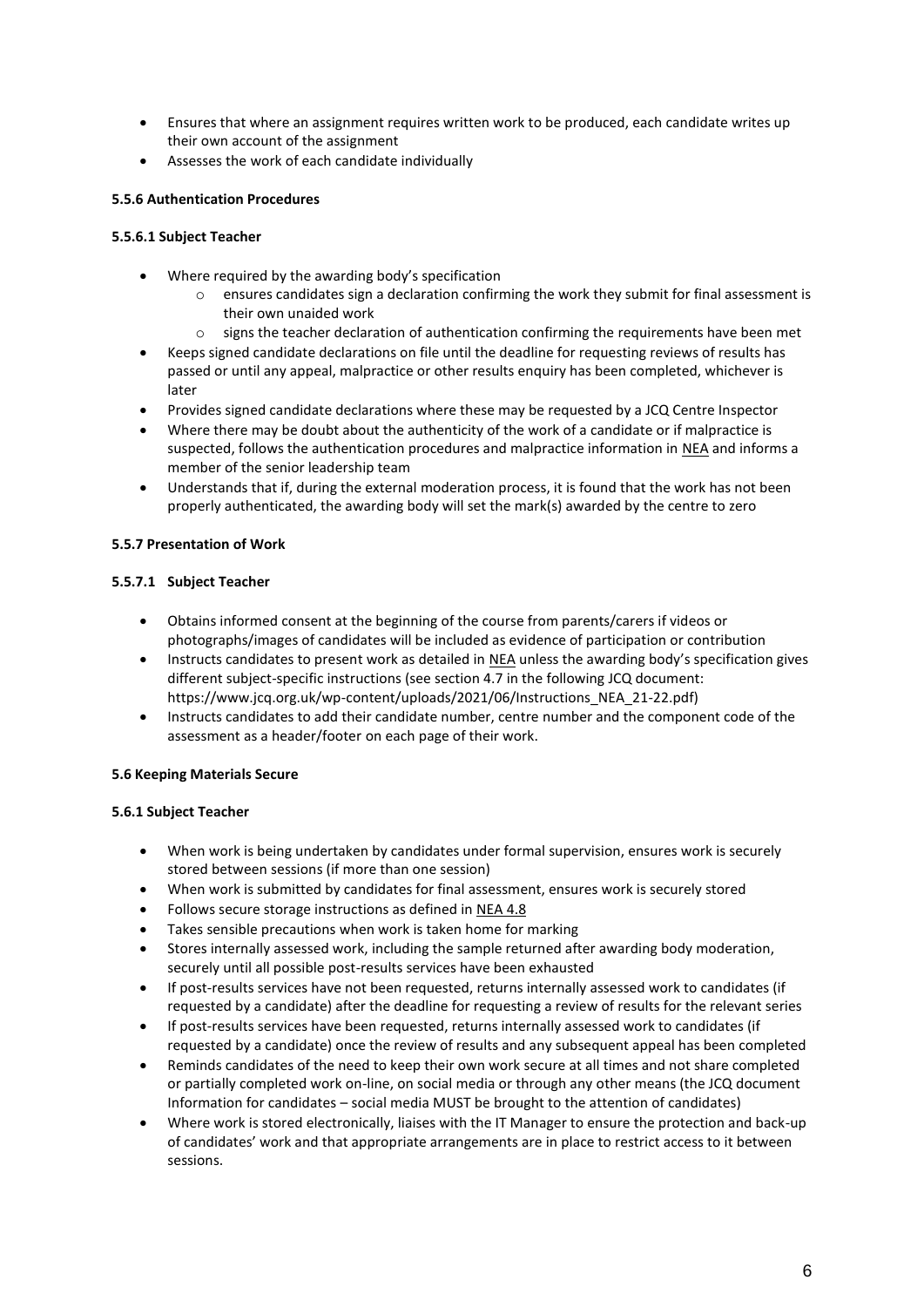## **5.6.2 ICT Network Manager**

- Ensures appropriate arrangements are in place to restrict access between sessions to candidates' work where work is stored electronically
- Restricts access to this material and utilises appropriate security safeguards such as firewall protection and virus scanning software
- Employs an effective back-up strategy so that an up to date archive of candidates' evidence is maintained
- Considers encrypting any sensitive digital media to ensure the security of the data stored within it and refers to awarding body guidance to ensure that the method of encryption is suitable

## **5.7 Task Marking – Externally Assessed Components**

## **5.7.1 Conduct of Externally Assessed Tasks**

## **5.7.1.1 Subject Teacher**

- Liaises with the exams officer regarding the arrangements for any externally assessed components of a specification which must be conducted within a window of dates specified by the awarding body and according to JCQ Instructions for conducting examinations
- Liaises with the Visiting Examiner where this may be applicable to any externally assessed component

## **5.7.1.2 Exams Officer**

- Arranges timetabling, rooming and invigilation where and if this is applicable to any externally assessed non-examination component of a specification
- Conducts the externally assessed component within the window specified by the awarding body and according to JCQ Instructions for conducting examinations

# **5.7.2 Submission of Work**

#### **5.7.2.1 Subject Teacher**

Provides the attendance register to a Visiting Examiner

# **5.7.2.2 Exams Officer**

- Provides the attendance register to the subject teacher where the component may be assessed by a Visiting Examiner
- Ensures the awarding body's attendance register for any externally assessed component is completed correctly to show candidates who are present and any who may be absent
- Where candidates' work must be despatched to an awarding body's examiner, ensures the completed attendance register accompanies the work
- Keeps a copy of the attendance register until after the deadline for reviews of results for the exam series
- Packages the work as required by the awarding body and attaches the examiner address label
- Ensures that the package in which the work is despatched is robust and securely fastened
- Despatches the work to the awarding body's instructions by the required deadline

## **5.8 Task Marking – Internally Assessed Components**

#### **5.8.1 Marking and Annotation**

#### **5.8.1.1 Head of Centre**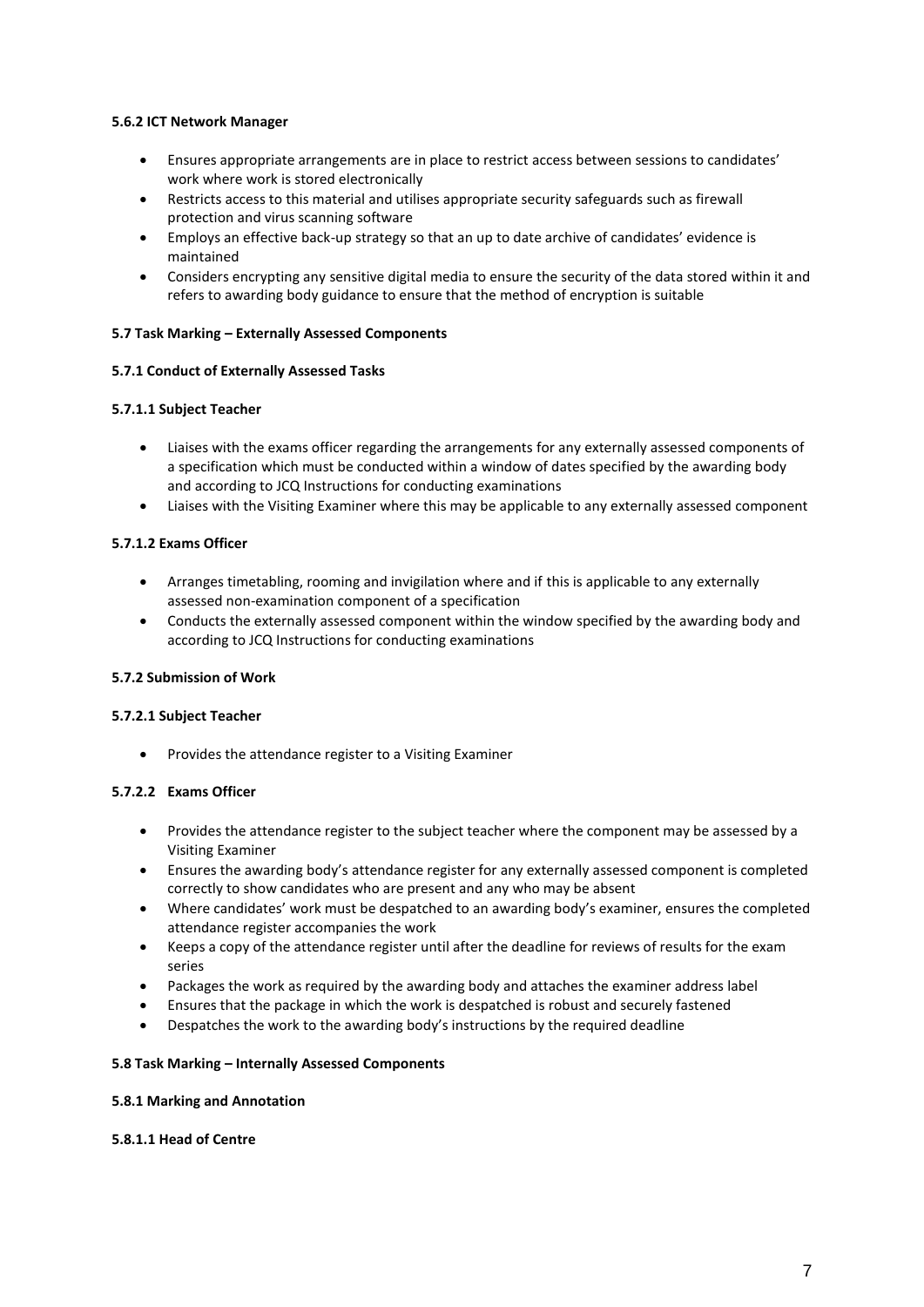Ensures where a teacher teaches his/her own child, a conflict of interest is declared to the awarding body and the marked work of the child submitted for moderation, whether it is part of the moderation sample or not

# **5.8.1.2 Heads of Faculty**

 Sets timescales for teachers to inform candidates of their centre-assessed marks that will allow sufficient time for a candidate to appeal an internal assessment decision/request a review of the centre's marking prior to the marks being submitted to the awarding body external deadline

# **5.8.1.3 Subject Teacher**

- Attends awarding body training as required to ensure familiarity with the mark scheme/marking process
- Marks candidates' work in accordance with the marking criteria provided by the awarding body
- Annotates candidates' work as required to facilitate internal standardisation of marking and enable external moderation to check that marking is in line with the assessment criteria
- Informs candidates of their marks which could be subject to change by the awarding body moderation process
- Ensures candidates are informed to the timescale set by the subject lead or as indicated in the centre's internal appeals procedure to enable an internal appeal/request for a review of marking to be submitted by a candidate and the outcome known before final marks are submitted to the awarding body
- If some work was done in groups, award marks that reflect the contribution of each individual candidate.
- If the candidate has received feedback and guidance over and above that allowed by the specification, take this into account. Apply the principle of best fit and use annotation to explain how marks have been applied in the context of the additional assistance given and document the details.
- When marks are submitted to the awarding body the candidate must be recorded as absent (and not awarded a mark of zero).
- If some work has been produced, it must be assessed against the assessment criteria. The appropriate mark must be awarded. If none of the work submitted is worthy of credit, a mark of zero must be given.

# **5.8.1.4 Personal Interest**

- We will make every effort to avoid situations where a candidate is assessed by a person who has a close personal relationship with the candidate, for example, members of their family (which includes step-family, foster family and similar close relationships) or close friends and their immediate family (e.g son/daughter). Where this cannot be avoided, we will declare the possible conflict of interest to the relevant awarding body and submit the marked work for moderation whether or not it is part of the moderation sample.
- Further details can be found in section 5 of the JCQ publication General Regulations for Approved Centres: http://www.jcq.org.uk/exams-office/general-regulations.

#### **5.9 Internal Standardisation**

#### **5.9.1 Quality Assurance (QA) Lead / Assistant Headteacher(s)**

- Ensures that internal standardisation of marks across assessors and teaching groups takes place as required and to sequence
- Supports staff not familiar with the mark scheme (e.g. NQTs, supply staff etc.)
- Ensures accurate internal standardisation for example by
	- o obtaining reference materials at an early stage in the course
	- o holding a preliminary trial marking session prior to marking
	- o carrying out further trial marking at appropriate points during the marking period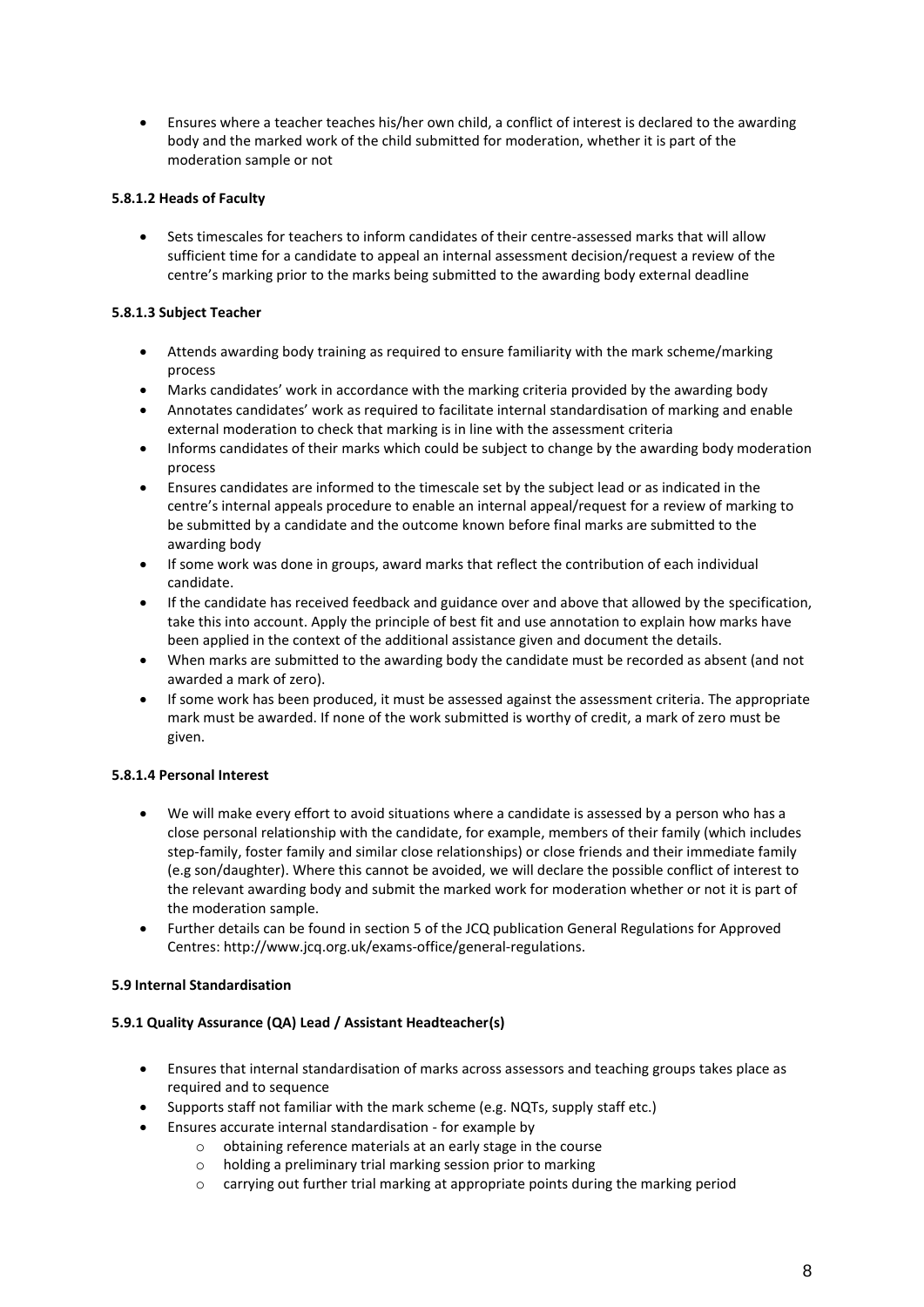- o after most marking has been completed, holds a further meeting to make final adjustments
- o making final adjustments to marks prior to submission
- o retaining work and evidence of standardisation
- Retains evidence that internal standardisation has been carried out
- For more detailed procedures see Cansfield High Schools Marking and Assessment Policy

## **5.9.2 Subject Teacher**

- Indicates on work (or cover sheet) the date of marking
- Marks to common standards
- Keeps candidates work secure until after the closing date for review of results for the series concerned or until any appeal, malpractice or other results enquiry has been completed, whichever is later

## **5.10 Consortium Arrangements (If Applicable)**

## **5.10.1 Heads of Faculty**

- Ensures a consortium co-ordinator is nominated (where this may be required as the consortium lead)
- If the consortium lead, liaises with the exams officer to ensure the relevant awarding body is informed that the centre is part of a consortium by submitting Form JCQ/CCA Centre consortium arrangements for centre-assessed work for each exam series affected
- Ensures procedures for internal standardisation as a consortium are followed

## **5.10.2 Subject Teacher**

- Provides marks to the exams officer to the internal deadline
- Provides the moderation sample to the exams officer to the internal deadline
- Retains all candidates' work in the consortium until after the deadline for reviews of results for the exam series concerned or until any appeal, malpractice or other results enquiry has been completed, whichever is later

#### **5.10.3 Exams Officer**

Where the centre is the consortium lead:

- submits an online notification of Centre consortium arrangements for centre-assessed work to the relevant awarding body through the Centre Admin Portal (CAP) by no later than the published deadline for each exam series affected
- submits marks for home centre candidates to the awarding body deadline
- liaises with the other exams officers in the consortium to arrange despatch of a single moderation sample to the awarding body deadline

#### **5.11 Submission of Marks and Work for Moderation**

#### **5.11.1 Subject Teacher**

- Inputs and submits marks online, via the awarding body secure extranet site, keeping a record of the marks awarded, to the external deadline/Provides marks to the exams officer to the internal deadline
- Where responsible for marks input, ensures checks are made that marks for any additional candidates are submitted and ensures mark input is checked before submission to avoid transcription errors
- Submits the requested samples of candidates' work to the awarding body moderator by the external deadline, keeping a record of the work submitted/Provides the moderation sample to the exams officer to the internal deadline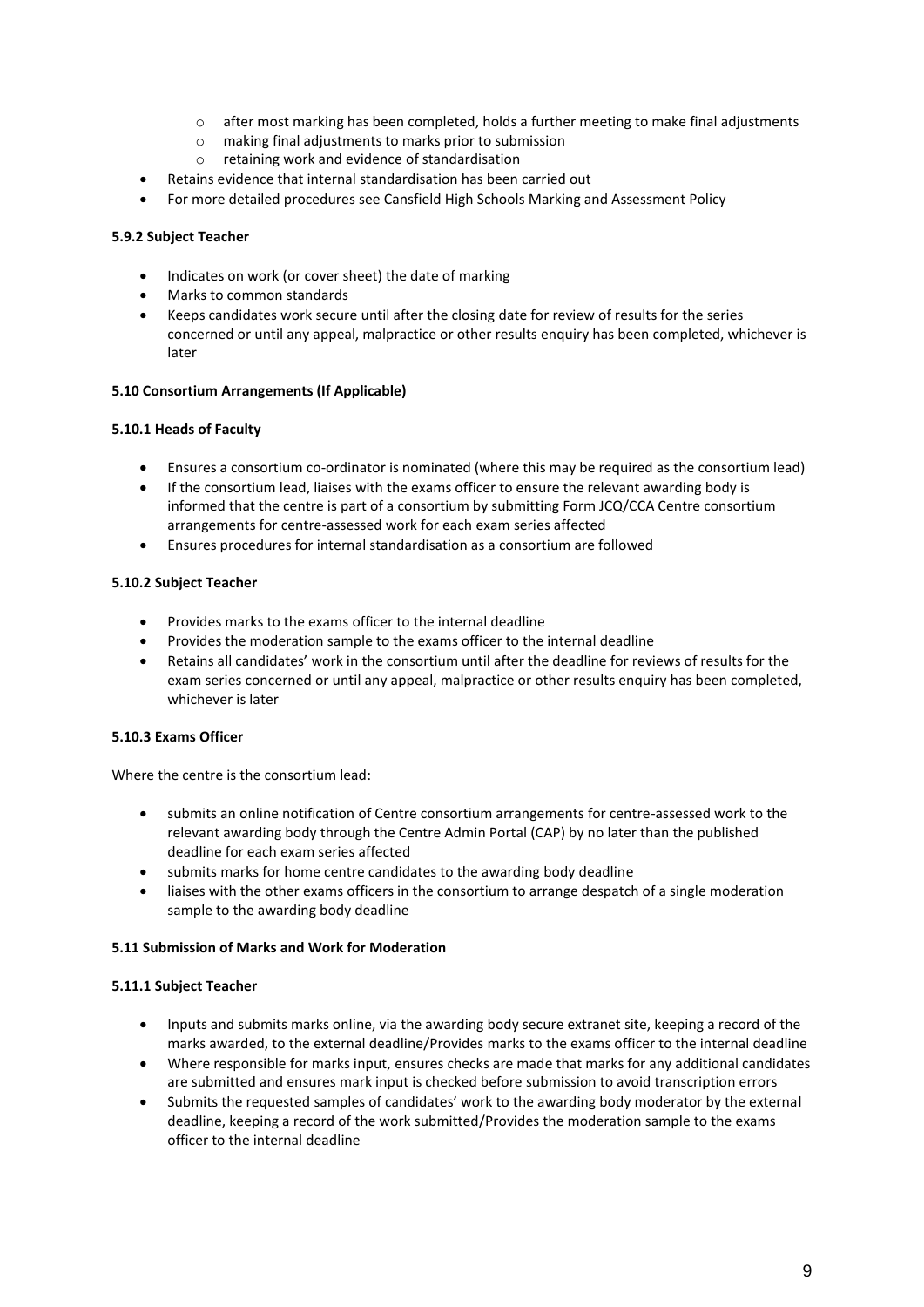- Ensures that where a candidate's work has been facilitated by a scribe or practical assistant, the relevant completed cover sheet is securely attached to the front of the work and sent to the moderator in addition to the sample requested
- Ensures the moderator is provided with authentication of candidates' work, confirmation that internal standardisation has been undertaken and any other subject-specific information where this may be required
- Submits any supporting documentation required by the awarding body/Provides the exams officer with any supporting documentation required by the awarding body

# **5.11.2 Exams Officer**

- Inputs and submits marks online, via the awarding body secure extranet site, keeping a record of the marks submitted, to the external deadline/Confirms with subject teachers that marks have been submitted to the awarding body deadline
- Where responsible for marks input, ensures checks are made that marks for any additional candidates are submitted and ensures mark input is checked before submission to avoid transcription errors
- Submits the requested samples of candidates' work to the moderator by the awarding body deadline, keeping a record of the work submitted/Confirms with Subject teacher that the moderation sample has been submitted to the awarding body deadline
- Ensures that for postal moderation
	- o work is dispatched in packaging provided by the awarding body
	- $\circ$  moderator label(s) provided by the awarding body are affixed to the packaging
	- $\circ$  proof of dispatch is obtained and kept on file until the successful issue of final results
- Through the subject teacher, ensures the moderator is provided with authentication of candidates' work, confirmation that internal standardisation has been undertaken and any other subject-specific information where this may be required
- Through the subject teacher, submits any supporting documentation required by the awarding body

# **5.12 Storage and Retention of Work After Submission of Marks**

#### **5.12.1 Subject Teacher**

- Keeps a record of names and candidate numbers for candidates whose work was included in the moderation sample
- Retains all marked candidates' work (including any sample returned after moderation) under secure conditions for the required retention period
- In liaison with the IT Manager, takes steps to protect any work stored electronically from corruption and has a back-up procedure in place
- If retention is a problem because of the nature of the work, retains some form of evidence such as photos, audio or media recordings

# **5.12.2 Exams Officer**

 Ensures any sample returned after moderation is logged and returned to the subject teacher for secure storage and required retention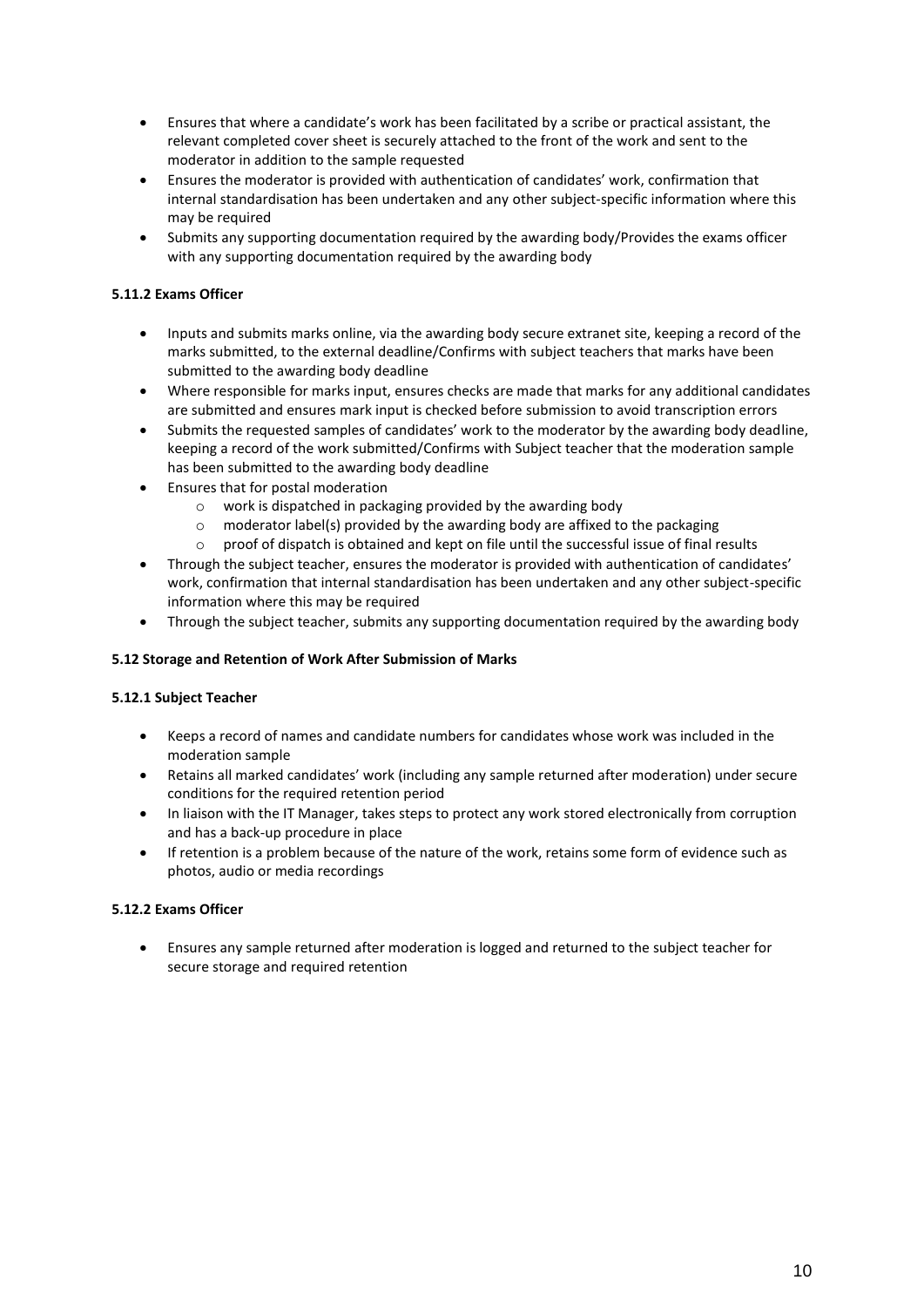# **5.13 External Moderation – The Process**

## **5.13.1 Subject Teacher**

- Ensures that awarding body or its moderator receive the correct samples of candidates' work
- Where relevant, liaises with the awarding body/moderator where the moderator visits the centre to mark the sample of work
- Complies with any request from the moderator for remaining work or further evidence of the centre's marking

#### **5.14 External Moderation – Feedback**

#### **5.14.1 Heads of Faculty**

- Checks the final moderated marks when issued to the centre when the results are published
- Checks moderator reports and ensures that any remedial action, if necessary, is undertaken before the next exam series

## **5.14.2 Exams Officer**

- Accesses or signposts moderator reports to relevant staff
- Takes remedial action, if necessary, where feedback may relate to centre administration

#### **5.15 Access Arrangements and Reasonable Adjustments**

#### **5.15.1 Subject Teacher**

 Works with the ALS Lead/SENCo to ensure any access arrangements for eligible candidates are applied to assessments

# **5.15.2 SENCo**

- Follows the regulations and guidance in the JCQ publication [Access Arrangements and Reasonable](http://www.jcq.org.uk/exams-office/access-arrangements-and-special-consideration)  [Adjustments](http://www.jcq.org.uk/exams-office/access-arrangements-and-special-consideration) in relation to non-examination assessments includin[g Reasonable Adjustments for GCE](https://www.jcq.org.uk/exams-office/access-arrangements-and-special-consideration/regulations-and-guidance)  A-level sciences – [Endorsement of practical skills](https://www.jcq.org.uk/exams-office/access-arrangements-and-special-consideration/regulations-and-guidance)
- Where arrangements do not undermine the integrity of the qualification and is the candidate's normal way of working, will ensure access arrangements are in place and awarding body approval, where required, has been obtained prior to assessments taking place
- Makes subject teachers aware of any access arrangements for eligible candidates which need to be applied to assessments
- Works with subject teachers to ensure requirements for access arrangement candidates requiring the support of a facilitator in assessments are met
- Ensures that staff acting as an access arrangement facilitator are fully trained in their role

#### **5.16 Special Consideration and Loss of Work**

#### **5.16.1 Subject Teacher**

- Understands that a candidate may be eligible for special consideration in assessments in certain situations where a candidate is absent and/or produces a reduced quantity of work
- Liaises with the exams officer when special consideration may need to be applied for a candidate taking assessments
- Liaises with the exams officer to report loss of work to the awarding body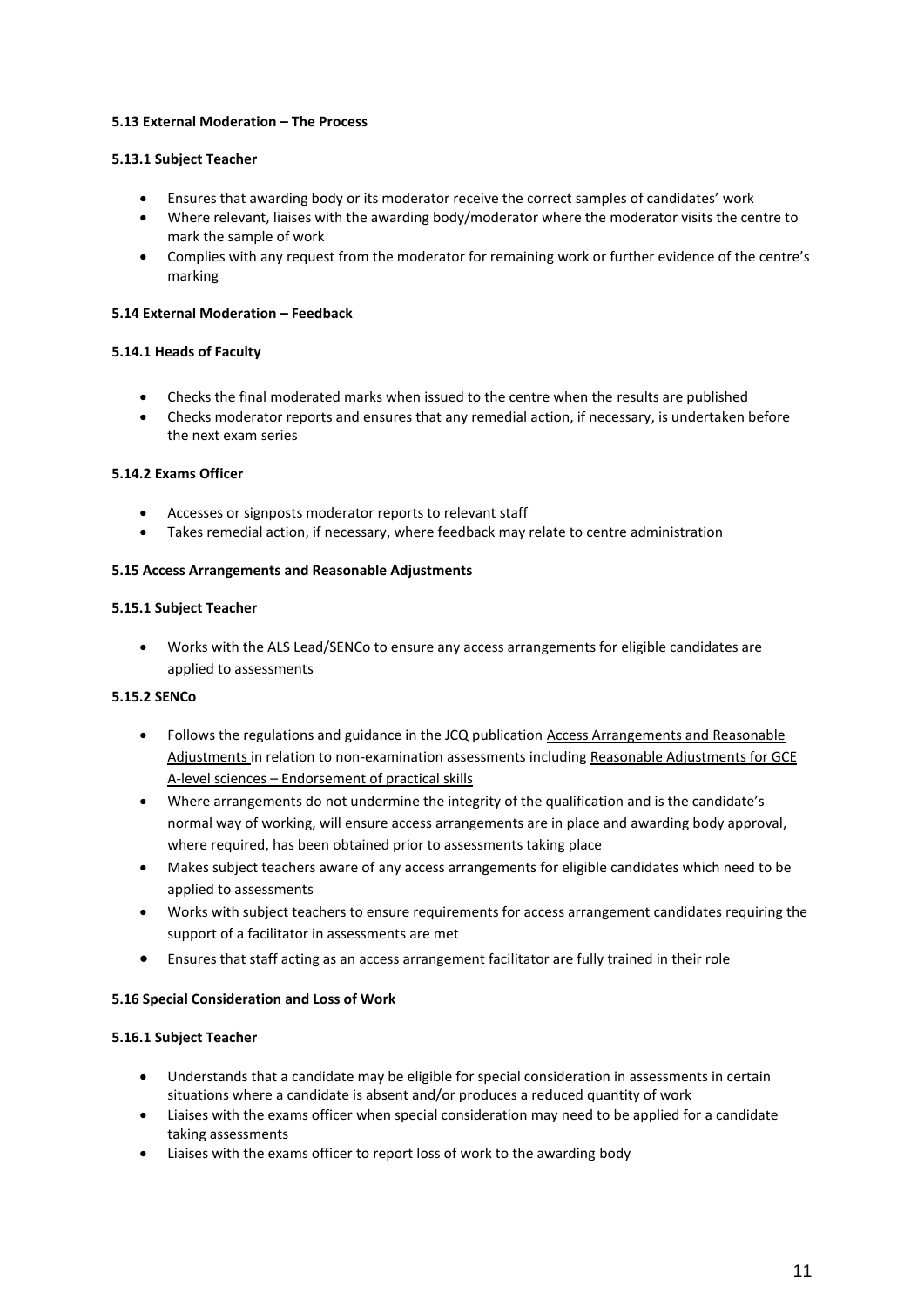# **5.16.2 Exams Officer**

- Refers to/directs relevant staff to the JCQ publication A guide to the special consideration process
	- o Where a candidate is eligible, submits an application for special consideration via the awarding body's secure extranet site to the prescribed timescale
	- $\circ$  Where application for special consideration via the awarding body's secure extranet site is not applicable, submits the required form to the awarding body to the prescribed timescale
	- o Keeps required evidence on file to support the application
- Refers to/directs relevant staff to Form 15 JCQ/LCW and where applicable submits to the relevant awarding body

# **5.17 Malpractice**

## **5.17.1 Head of Centre**

- Understands the responsibility to immediately report to the relevant awarding body any alleged, suspected or actual incidents of malpractice involving candidates, teachers, invigilators or other administrative staff
- Is familiar with the JCQ publication Suspected Malpractice in Examinations and Assessments: Policies and Procedures
- Ensures that those members of teaching staff involved in the direct supervision of candidates producing non-examination assessment are aware of the potential for malpractice and ensures that teaching staff are reminded that failure to report allegations of malpractice or suspected malpractice constitutes malpractice in itself

# **5.17.2 Subject Teacher**

- Is aware of the JCQ Notice to Centres Sharing NEA material and candidates' work to mitigate against candidate and centre malpractice
- Ensures candidates understand what constitutes malpractice in non-examination assessments
- Ensures candidates understand the JCQ document Information for candidates non-examination assessments
- Ensures candidates understand the JCQ document Information for candidates Social Media
- Escalates and reports any alleged, suspected or actual incidents of malpractice involving candidates to the head of centre

# **5.17.3 Exams Officer**

- Signposts the JCQ publication Suspected Malpractice in Examinations and Assessments: Policies and Procedures to the head of centre
- Signposts the JCQ Notice to Centres Sharing NEA material and candidates' work to subject heads
- Signposts candidates to the relevant JCQ information for candidates documents
- Where required, supports the head of centre in investigating and reporting incidents of alleged, suspected or actual malpractice

#### **5.18 Post Results Service**

#### **5.18.1 Head of Centre**

- Is familiar with the JCQ publication Post-Results Services
- Ensures the centre's internal appeals procedures clearly detail the procedure to be followed by candidates (or their parents/carers) appealing against a centre decision not to support a review of results or an appeal

#### **5.18.2 Heads of Faculty**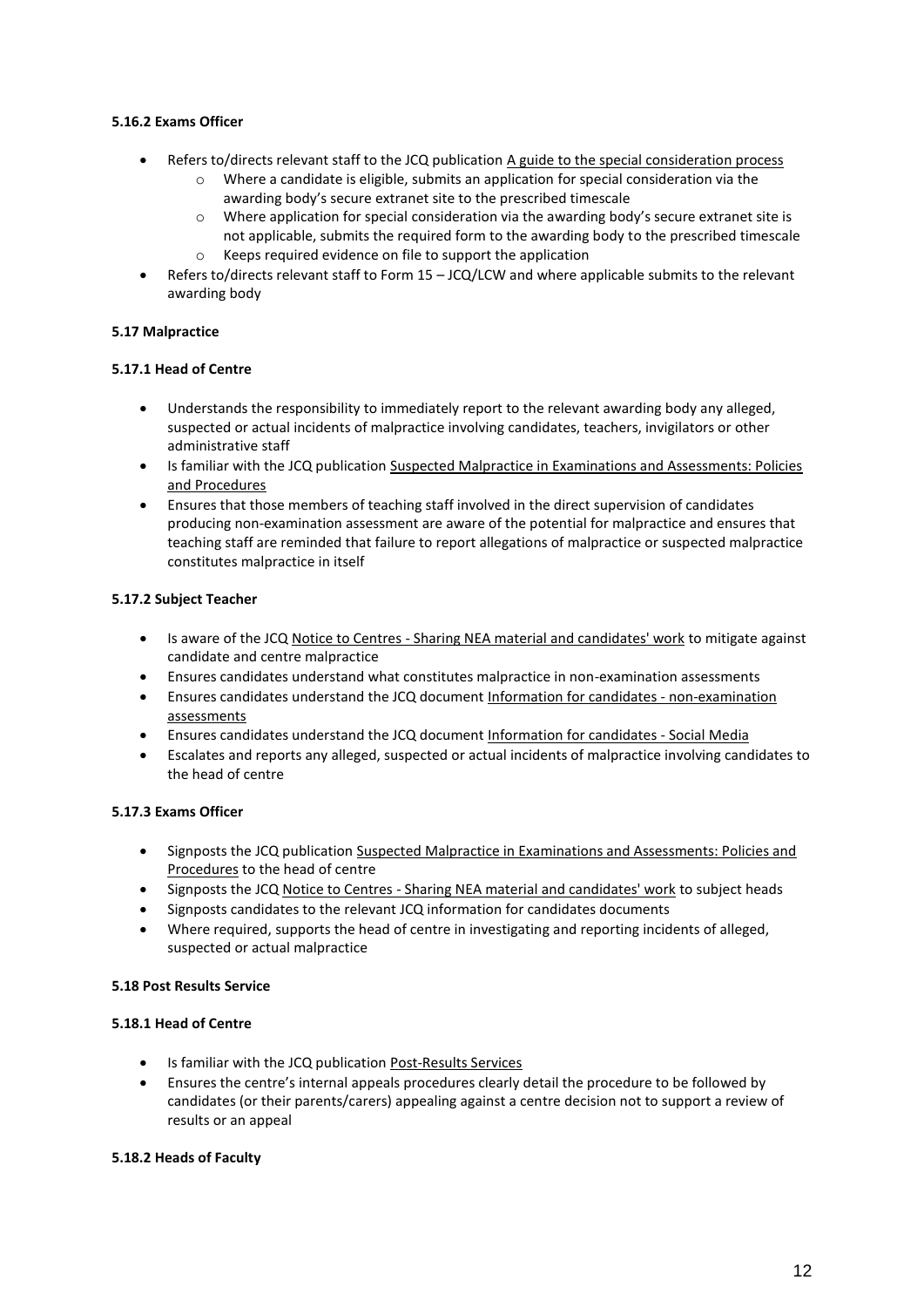Provides relevant support to subject teachers making decisions about reviews of results

# **5.18.3 Subject Teacher**

- Provides advice and guidance to candidates on their results and the post-results services available
- Provides the exams officer with the original sample or relevant sample of candidates' work that may be required for a review of moderation to the internal deadline
- Supports the exams officer in collecting candidate consent where required

## **5.18.4 Exams Officer**

- Is aware of the individual post-results services available for externally assessed and internally assessed components of non-examination assessments as detailed in the JCQ publication Post-Results Services
- Provides/signposts relevant centre staff and candidates to post-results services information
- Ensures any requests for post-results services that are available to non-examination assessments are submitted online via the awarding body secure extranet site to deadline
- Collects candidate consent where required
- Disseminates information to subject teachers ensuring the standards can be applied appropriately
- Liaises with all relevant parties in relation to arrangements for and conduct of a monitoring visit

#### **5.19 Spoken Language Endorsement for GCSE English Language**

#### **5.19.1 Head of Centre**

 Returns an online 'Head of Centre declaration' at the time of the National Centre Number Register annual update, confirming that all reasonable steps have been or will be taken to ensure that all candidates at the centre have had, or will have, the opportunity to undertake the Spoken Language endorsement

#### **5.19.2 Quality Assurance (QA) Lead / Assistant Headteacher(s)**

Ensures the appropriate arrangements are in place for internal standardisation of assessments

# **5.19.3 Heads of Faculty**

- Confirms understanding of the Spoken Language Endorsement for GCSE English Language specifications designed for use in England and ensures any relevant JCQ/awarding body instructions are followed
- Ensures the required task setting and task taking instructions are followed by subject teachers
- Ensures subject teachers assess candidates, either live or from recordings, using the common assessment criteria
- Ensures for monitoring purposes, audio-visual recordings of the presentations of a sample of candidates are provided

#### **5.19.4 Subject Teacher**

- Ensures all the requirements in relation to the endorsement are known and understood
- Follows the required task setting and task taking instructions
- Where the audience is only the teacher, the presentation and dialogue should be designed in such a way that it could have a potentially wider audience than just one person (e.g. it replicates a television interview).
- An audience consisting of two people can more likely create the circumstances under which a candidate can demonstrate the knowledge, skills and understanding necessary to reach the higher specified levels of attainments in the spoken language assessment. The audience should be composed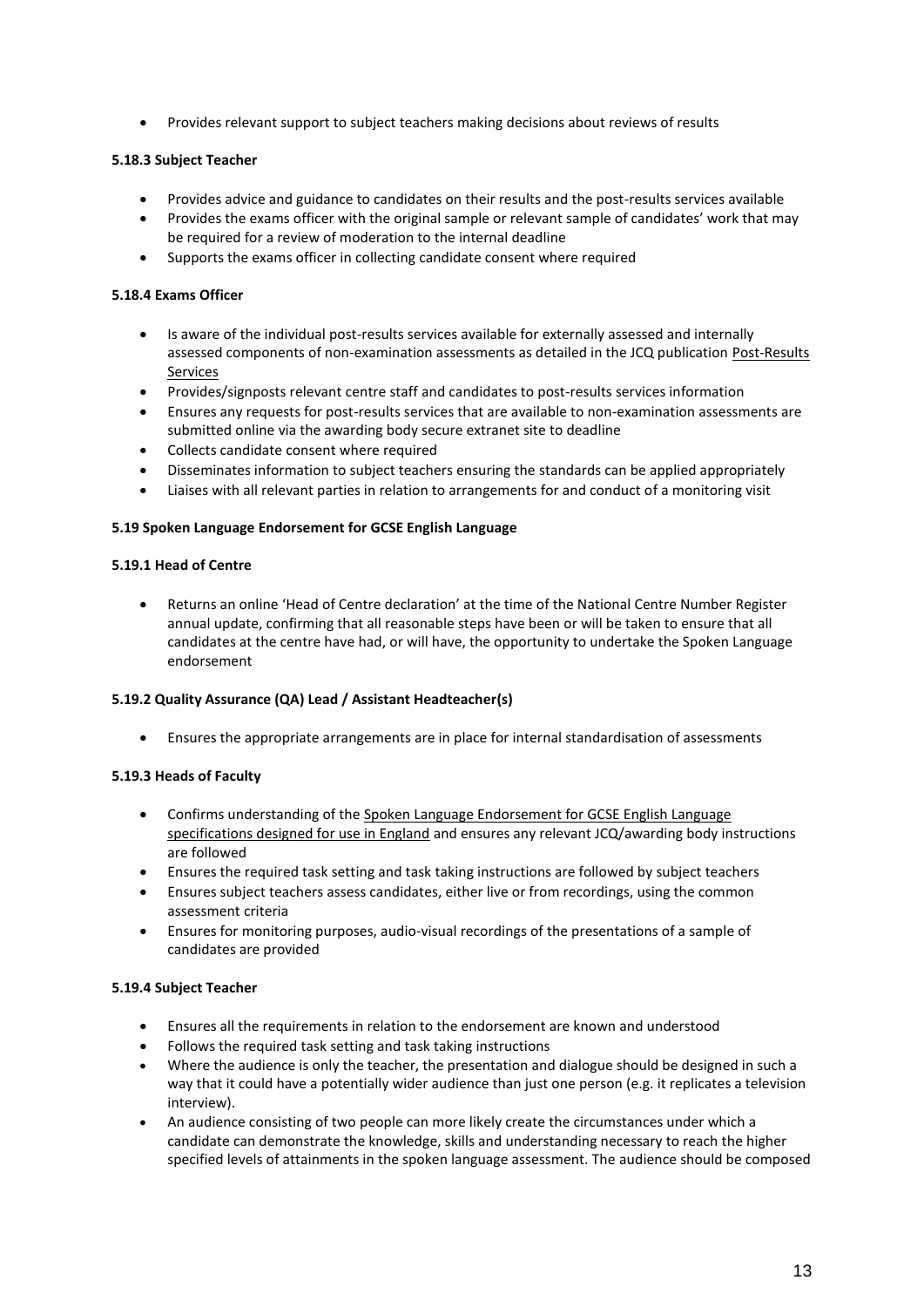of individuals able to provide the candidate with opportunities to respond to appropriate questions and feedback.

- Assesses candidates, either live or from recordings, using the common assessment criteria
- Provides audio-visual recordings of the presentations of a sample of candidates for monitoring purposes
- Follows the awarding body's instructions for the submission of grades (Pass, Merit, Distinction or Not Classified) and the storage and submission of recordings

## **5.19.5 Exams Officer**

Follows the awarding body's instructions for the submission of grades and recordings

## **5.20 Private Candidates**

#### **5.20.1 Head of Faculty**

- According to centre policy, confirms if private candidates (including distance learners and home educated candidates) are accepted by the centre for entry for subjects containing components of non-examination assessment (where the specification may be made available to private candidates by the awarding body)
- Ensures relevant staff in the centre administer all aspects of the non-examination assessment process for a private candidate, according to the awarding body's specification

#### **6. Management of issues and potential risks associated with non-examination assessments**

| <b>Issue/Risk</b>              | Centre actions to manage issue/mitigate risk                                        |
|--------------------------------|-------------------------------------------------------------------------------------|
|                                |                                                                                     |
| Centre staff malpractice       | Records confirm that relevant centre staff are familiar with                        |
|                                | and follow:                                                                         |
|                                | • the current JCQ publication Instructions for conducting non-examination           |
|                                | assessments                                                                         |
|                                | . the JCQ document Notice to Centres - Sharing NEA material and candidates' work -  |
|                                | http://www.jcq.org.uk/exams-office/non-examination-assessments                      |
| Centre staff malpractice       | Records confirm that candidates are informed and understand they must not:          |
|                                | • submit work which is not their own                                                |
|                                | • make available their work to other candidates through any medium                  |
|                                | • allow other candidates to have access to their own independently sourced material |
|                                | • assist other candidates to produce work                                           |
|                                | • use books, the internet or other sources without acknowledgement or attribution   |
|                                | • submit work that has been word processed by a third party without                 |
|                                | acknowledgement                                                                     |
|                                | • include inappropriate, offensive or obscene material                              |
|                                | Records confirm that candidates have been made aware of the JCQ documents           |
|                                | Information for candidates - non-examination assessments and Information for        |
|                                | candidates - Social Media - https://www.jcq.org.uk/exams-office/information-for-    |
|                                | candidates-documents and understand they must not post their work on social media   |
| Awarding body set task: IT     | Awarding body key date for accessing/downloading set task noted prior to start of   |
| failure/corruption of task     | course                                                                              |
| details where set task details | IT systems checked prior to key date                                                |
| accessed from the awarding     | Alternative IT system used to gain access                                           |
| body online                    | Awarding body contacted to request direct email of task details                     |
| Centre set task: Subject       | Ensures that subject teachers access awarding body training information, practice   |
| teacher fails to meet the      | materials etc.                                                                      |
| assessment criteria as         | Records confirmation that subject teachers understand the task setting arrangements |
| detailed in the specification  | as defined in the awarding body's specification                                     |
|                                | Samples assessment criteria in the centre set task                                  |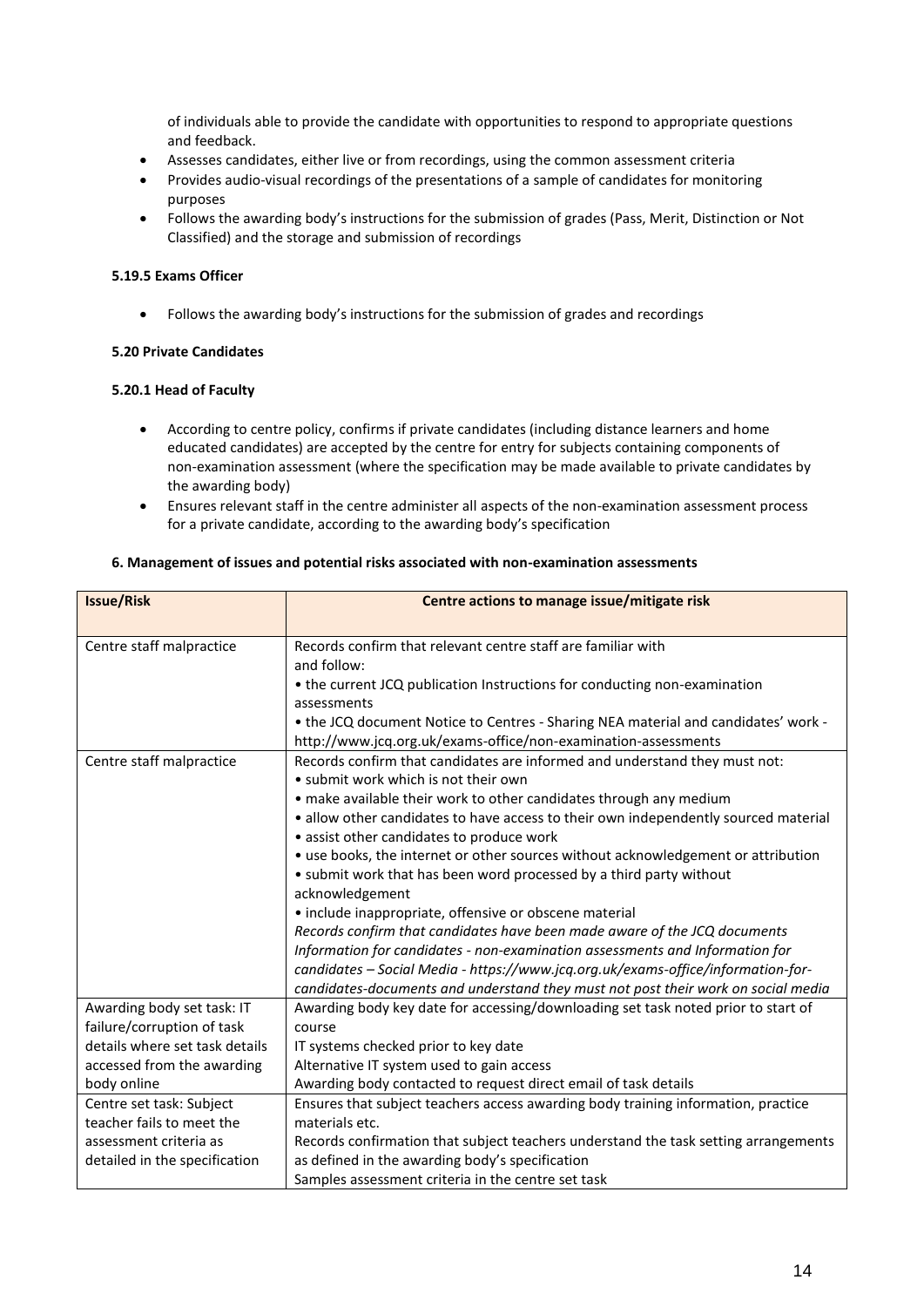| Candidates do not understand<br>the marking criteria and what<br>they need to do to gain credit                                                            | A simplified version of the awarding body's marking criteria described in the<br>specification that is not specific to the work of an individual candidate or group of<br>candidates is produced for candidates<br>Records confirm all candidates understand the marking criteria<br>Candidates confirm/record they understand the marking criteria                                                                  |
|------------------------------------------------------------------------------------------------------------------------------------------------------------|----------------------------------------------------------------------------------------------------------------------------------------------------------------------------------------------------------------------------------------------------------------------------------------------------------------------------------------------------------------------------------------------------------------------|
| Subject teacher long term<br>absence during the task<br>setting stage                                                                                      | See centre's exam contingency plan - Teaching staff extended absence at key points in<br>the exam cycle                                                                                                                                                                                                                                                                                                              |
| Task for legacy specification<br>given to candidates<br>undertaking new specification<br>Awarding body set task not<br>issued to candidates on time        | Ensures subject teachers take care to distinguish between requirements/tasks for<br>legacy specifications and requirements/tasks for new specifications<br>Awarding body guidance sought where this issue remains unresolved<br>Awarding body key date for accessing set task as detailed in the specification noted<br>prior to start of course                                                                     |
|                                                                                                                                                            | Course information issued to candidates contains details when set task will be issued<br>and needs to be completed by<br>Set task accessed well in advance to allow time for planning, resourcing and teaching                                                                                                                                                                                                       |
| The wrong task is given to<br>candidates                                                                                                                   | Ensures course planning and information taken from the awarding body's<br>specification confirms the correct task will be issued to candidates<br>Awarding body guidance sought where this issue remains unresolved                                                                                                                                                                                                  |
| Subject teacher long term<br>absence during the issuing of<br>tasks stage                                                                                  | See centre's exam contingency plan - Teaching staff extended absence at key points in<br>the exam cycle                                                                                                                                                                                                                                                                                                              |
| A candidate (or parent/carer)<br>expresses concern about<br>safeguarding, confidentiality<br>or faith in undertaking a task<br>such as a presentation that | Ensures the candidate's presentation does not form part of the sample which will be<br>recorded<br>Contacts the awarding body at the earliest opportunity where unable to record the<br>required number of candidates for the monitoring sample                                                                                                                                                                      |
| may be recorded<br>Planned assessments clash<br>with other centre or                                                                                       | Assessment plan identified for the start of the course<br>Assessment dates/periods included in centre wide calendar                                                                                                                                                                                                                                                                                                  |
| candidate activities<br>Rooms or facilities inadequate<br>for candidates to take tasks                                                                     | Timetabling organised to allocate appropriate rooms and IT facilities for the start of<br>the course                                                                                                                                                                                                                                                                                                                 |
| under appropriate supervision                                                                                                                              | Staggered sessions arranged where IT facilities insufficient for number of candidates<br>Whole cohort to undertake written task in large exam venue at the same time (exam<br>conditions do not apply)                                                                                                                                                                                                               |
| Insufficient supervision of<br>candidates to enable work to<br>be authenticated                                                                            | Confirm subject teachers are aware of and follow the current JCQ publication<br>Instructions for conducting non-examination assessments and any other specific<br>instructions detailed in the awarding body's specification in relation to the supervision<br>of candidates<br>Confirm subject teachers understand their role and responsibilities as detailed in the<br>centre's non-examination assessment policy |
| A candidate is suspected of<br>malpractice prior to<br>submitting their work for<br>assessment                                                             | Instructions and processes in the current JCQ publication Instructions for conducting<br>non-examination assessments (section 9 Malpractice) are followed<br>An internal investigation and where appropriate internal disciplinary procedures are<br>followed                                                                                                                                                        |
| Access arrangements were<br>not put in place for an<br>assessment where a<br>candidate is approved for<br>arrangements                                     | Relevant staff are signposted to the JCQ publication A guide to the special<br>consideration process (section 2), to determine the process to be followed to apply<br>for special consideration for the candidate                                                                                                                                                                                                    |
| Candidate claims appropriate<br>advice and feedback not given<br>by subject teacher prior to<br>starting on their work                                     | Ensures a centre-wide process is in place for subject teachers to record all information<br>provided to candidates before work begins as part of the centre's quality assurance<br>procedures<br>Regular monitoring of subject teacher completed records and sign-off to confirm<br>monitoring activity                                                                                                              |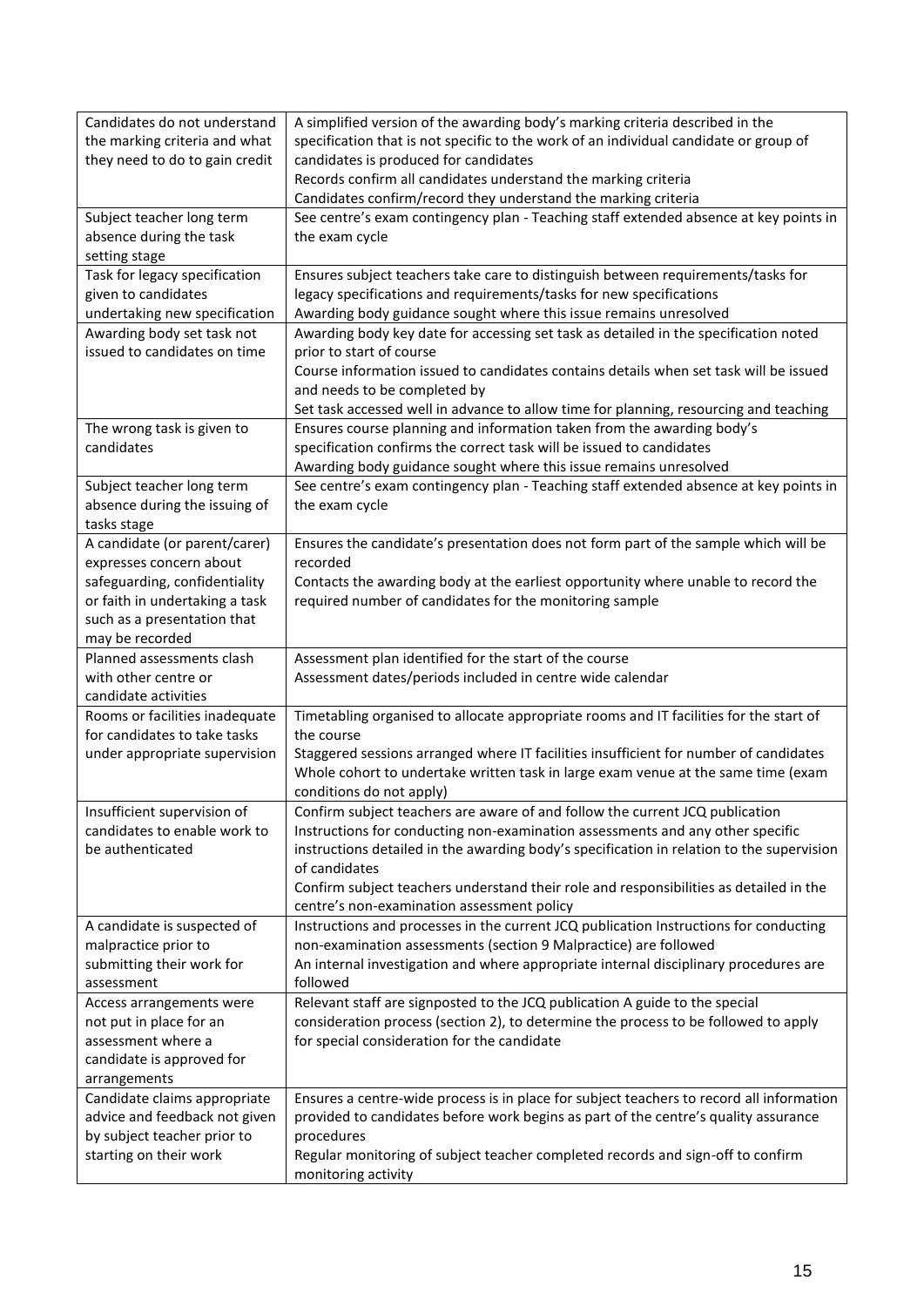|                                | Full records kept detailing all information and advice given to candidates prior to                                                                        |
|--------------------------------|------------------------------------------------------------------------------------------------------------------------------------------------------------|
|                                | starting on their work as appropriate to the subject and component<br>Candidate confirms/records advice and feedback given prior to starting on their work |
| Candidate claims no advice     | Ensures a centre-wide process is in place for subject teachers to record all advice and                                                                    |
| and feedback given by subject  | feedback provided to candidates during the task-taking stage as part of the centre's                                                                       |
| teacher during the task-taking | quality assurance procedures                                                                                                                               |
| stage                          | Regular monitoring of subject teacher completed records and sign-off to confirm                                                                            |
|                                | monitoring activity                                                                                                                                        |
|                                | Full records kept detailing all advice and feedback given to candidates during the task-                                                                   |
|                                | taking stage as appropriate to the subject and component                                                                                                   |
|                                | Candidate confirms/records advice and feedback given during the task-taking stage                                                                          |
| A third party claims that      | An investigation is conducted; candidates and subject teacher are interviewed and                                                                          |
| assistance was given to        | statements recorded where relevant                                                                                                                         |
| candidates by the subject      | Records as detailed above are provided to confirm all assistance given                                                                                     |
| teacher over and above that    | Where appropriate, a suspected malpractice report is submitted to the awarding body                                                                        |
| allowed in the regulations and |                                                                                                                                                            |
| specification                  |                                                                                                                                                            |
| Candidate does not reference   | Candidate is advised at a general level to reference information before work is                                                                            |
| information from published     | submitted for formal assessment                                                                                                                            |
| source                         | Candidate is again referred to the JCQ document Information for candidates: non-                                                                           |
|                                | examination assessments                                                                                                                                    |
|                                | Candidate's detailed record of his/her own research, planning, resources etc. is                                                                           |
|                                | regularly checked to ensure continued completion                                                                                                           |
| Candidate does not set out     | Candidate is advised at a general level to review and re-draft the set out of references                                                                   |
| references as required         | before work is submitted for formal assessment                                                                                                             |
|                                | Candidate is again referred to the JCQ document Information for candidates: non-                                                                           |
|                                | examination assessments                                                                                                                                    |
|                                | Candidate's detailed record of his/her own research, planning, resources etc. is                                                                           |
|                                | regularly checked to ensure continued completion                                                                                                           |
| Candidate joins the course     | A separate supervised session(s) is arranged for the candidate to catch up                                                                                 |
| late after formally supervised |                                                                                                                                                            |
| task taking has started        |                                                                                                                                                            |
| Candidate moves to another     | Awarding body guidance is sought to determine what can be done depending on the                                                                            |
| centre during the course       | stage at which the move takes place                                                                                                                        |
| An excluded pupil wants to     | The awarding body specification is checked to determine if the specification is                                                                            |
| complete his/her non-          | available to a candidate outside mainstream education                                                                                                      |
| examination assessment(s)      | If so, arrangements for supervision, authentication and marking are made separately                                                                        |
|                                | for the candidate                                                                                                                                          |
| A candidate augments notes     | Preparatory notes and the work to be assessed are collected in and kept secure                                                                             |
| and resources between          | between formally supervised sessions                                                                                                                       |
| formally supervised sessions   | Where memory sticks are used by candidates, these are collected in and kept secure                                                                         |
|                                | between formally supervised sessions                                                                                                                       |
|                                | Where work is stored on the centre's network, access for candidates is restricted                                                                          |
|                                | between formally supervised sessions                                                                                                                       |
| A candidate fails to           | Candidate's detailed record of his/her own research, planning, resources etc. is                                                                           |
| acknowledge sources on work    | checked to confirm all the sources used, including books, websites and audio/visual                                                                        |
| that is submitted for          | resources                                                                                                                                                  |
| assessment                     | Awarding body guidance is sought on whether the work of the candidate should be                                                                            |
|                                | marked where candidate's detailed records acknowledges sources appropriately                                                                               |
|                                | Where confirmation is unavailable from candidate's records, awarding body guidance                                                                         |
|                                | is sought and/or a mark of zero is submitted to the awarding body for the candidate                                                                        |
| A candidate is penalised by    | Records confirm the awarding body specification has been checked to determine if                                                                           |
| the awarding body for          | word or time limits are mandatory                                                                                                                          |
| exceeding word or time limits  | Where limits are for guidance only, candidates are discouraged from exceeding them                                                                         |
|                                | Candidates confirm/record any information provided to them on word or time limits                                                                          |
|                                | is known and understood                                                                                                                                    |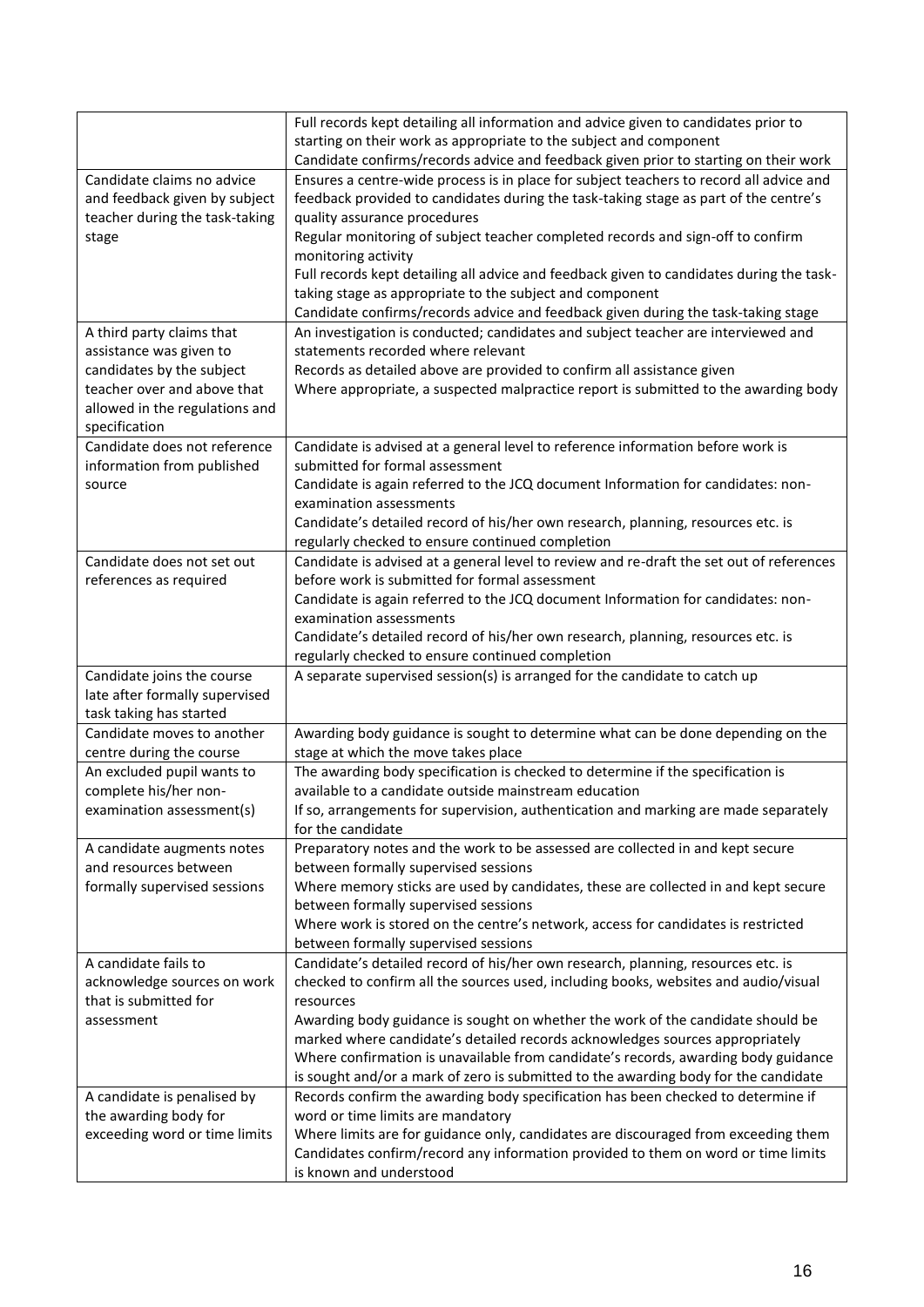| Candidates have worked in<br>groups where the awarding | Records confirm the awarding body specification has been checked to determine if<br>group work is permitted                               |
|--------------------------------------------------------|-------------------------------------------------------------------------------------------------------------------------------------------|
| body specification states this                         | Awarding body guidance sought where this issue remains unresolved                                                                         |
| is not permitted                                       |                                                                                                                                           |
| A teacher has doubts about                             | Records confirm subject staff have been made aware of the JCQ document Teachers                                                           |
| the authenticity of the work                           | sharing assessment material and candidates' work                                                                                          |
| submitted by a candidate for                           | Records confirm that candidates have been issued with the current JCQ document                                                            |
| internal assessment                                    | Information for candidates: non-examination assessments                                                                                   |
|                                                        | Candidates confirm/record that they understand what they need to do to comply with                                                        |
| Candidate plagiarises other                            | the regulations for non-examination assessments as outlined in the JCQ document                                                           |
| material                                               | Information for candidates: non-examination assessments                                                                                   |
|                                                        | The candidate's work is not accepted for assessment                                                                                       |
|                                                        | A mark of zero is recorded and submitted to the awarding body                                                                             |
| Candidate does not sign their                          | Records confirm that candidates have been issued with the current JCQ document                                                            |
| authentication                                         | Information for candidates: non-examination assessments                                                                                   |
| statement/declaration                                  | Candidates confirm/record they understand what they need to do to comply with the                                                         |
|                                                        | regulations as outlined in the JCQ document Information for candidates: non-                                                              |
|                                                        | examination assessments                                                                                                                   |
|                                                        | Declaration is checked for signature before accepting the work of a candidate for                                                         |
|                                                        | formal assessment                                                                                                                         |
| Subject teacher not available                          | Ensures a centre-wide process is in place for subject teachers to sign authentication                                                     |
| to sign authentication forms                           | forms at the point of marking candidates work as part of the centre's quality                                                             |
|                                                        | assurance procedures                                                                                                                      |
| Candidate does not fully                               | Cover sheet is checked to ensure it is fully completed before accepting the work of a                                                     |
| complete the awarding body's                           | candidate for formal assessment                                                                                                           |
| cover sheet that is attached to                        |                                                                                                                                           |
| their worked submitted for<br>formal assessment        |                                                                                                                                           |
| Candidates work between                                | Records confirm subject teachers are aware of and follow current JCQ publication                                                          |
| formal supervised sessions is                          | Instructions for conducting non-examination assessments                                                                                   |
| not securely stored                                    | Regular monitoring/internal audit ensures subject teacher use of appropriate secure                                                       |
|                                                        | storage                                                                                                                                   |
| Adequate secure storage not                            | Records confirm adequate/sufficient secure storage is available to subject teacher                                                        |
| available to subject teacher                           | prior to the start of the course                                                                                                          |
|                                                        | Alternative secure storage sourced where required                                                                                         |
| Candidates work produced                               | Records confirm subject teachers are aware of and follow current JCQ publication                                                          |
| electronically is not securely                         | Instructions for conducting non-examination assessments                                                                                   |
| stored                                                 | Internal processes and regular monitoring/internal audit by IT Manager ensures:                                                           |
|                                                        | • access to this material is restricted (insert how)<br>• appropriate security safeguards are in place (insert names/types of protection) |
|                                                        | • an effective back-up strategy is employed so that an up to date archive of                                                              |
|                                                        | candidates' evidence is maintained (insert details of how work is backed up)                                                              |
|                                                        | • any sensitive digital media is encrypted (according to awarding body guidance to                                                        |
|                                                        | ensure that the method of encryption is suitable) to ensure the security of the data                                                      |
|                                                        | stored within it (insert relevant details of how)                                                                                         |
| A candidate is absent on the                           | Awarding body guidance is sought to determine if alternative assessment                                                                   |
| day of the examiner visit for                          | arrangements can be made for the candidate                                                                                                |
| an acceptable reason                                   | If not, eligibility for special consideration is explored and a request submitted to the                                                  |
|                                                        | awarding body where appropriate                                                                                                           |
| A candidate is absent on the                           | The candidate is marked absent on the attendance register                                                                                 |
| day of the examiner visit for                          |                                                                                                                                           |
| an unacceptable reason                                 |                                                                                                                                           |
| A candidate submits little or                          | Where a candidate submits no work, the candidate is recorded as absent when marks                                                         |
| no work                                                | are submitted to the awarding body                                                                                                        |